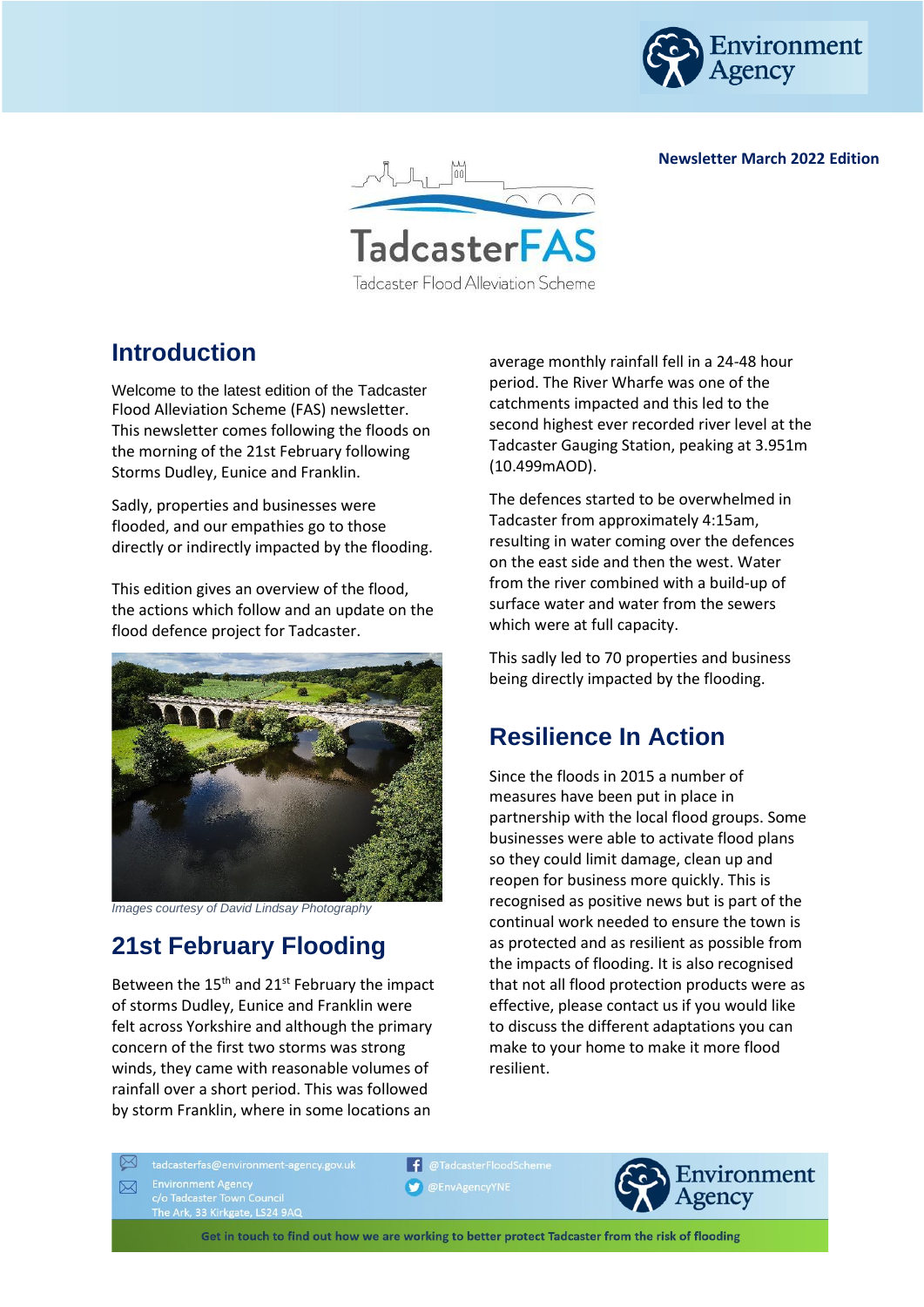

### **Post Flood**

The Environment Agency's Yorkshire Area Manager, Mike Dugher, met with representatives from the town on Friday 25<sup>th</sup> February. Nigel Adams MP secured a meeting with Flood Minister Rebecca Pow, and this was attended by members of the flood defence project team and the Tadcaster Flood Action Group. A number of commitments have been agreed following these meetings, as well as a very clear steer from the Minister on the need to deliver a flood defence scheme for Tadcaster as quickly as possible.

The project team has met with the Tadcaster Community Client Group and presented to the Town Council Emergency Planning Subcommittee since the event.

### **Commitments**

A review of the flood alerts and flood warning which were issued has been done between the flood groups and Environment Agency staff. Actions have been agreed to improve these to best prepare the local community.

Later this month we will do a review of the current defences with representatives from local flood groups, to continue to gather information on the defences using local knowledge which will help us to identify any possible remedial work which might be needed before the flood defence scheme is built.

We'll also be considering contingency plans for when the existing defences are overtopped, and if additional plans could be put in place to help limit any impact this flooding might have on properties. Once a date has been agreed, this will be done in partnership with the community groups.

Community drop-in events are being planned with Environment Agency National Property Flood Resilience experts. This will also be supported by community engagement in

partnership with the TCCG, to help provide advice and guidance on how people can use products to protect their homes and businesses.



*Images courtesy of David Lindsay Photography*

## **Tadcaster Flood Alleviation Scheme Update**

#### *Ground investigations*

Ground investigations are expected to start on site on 30<sup>th</sup> May 2022. This work is expected to take 4 weeks although this depends on what is found as part of the investigations, so could take longer. To do this work, we will set up a site compound in the football ground's car park.

The results of the ground investigations are expected to be complete by the end of August 2022.

#### *Hydraulic modelling*

The first review of the hydraulic model is currently taking place, with Environment Agency consultants delivering the work. The final approval of the model is expected in May. These model results will be available in August 2022 and combined with our findings from the ground investigation work will allow us to start designing the flood defence work.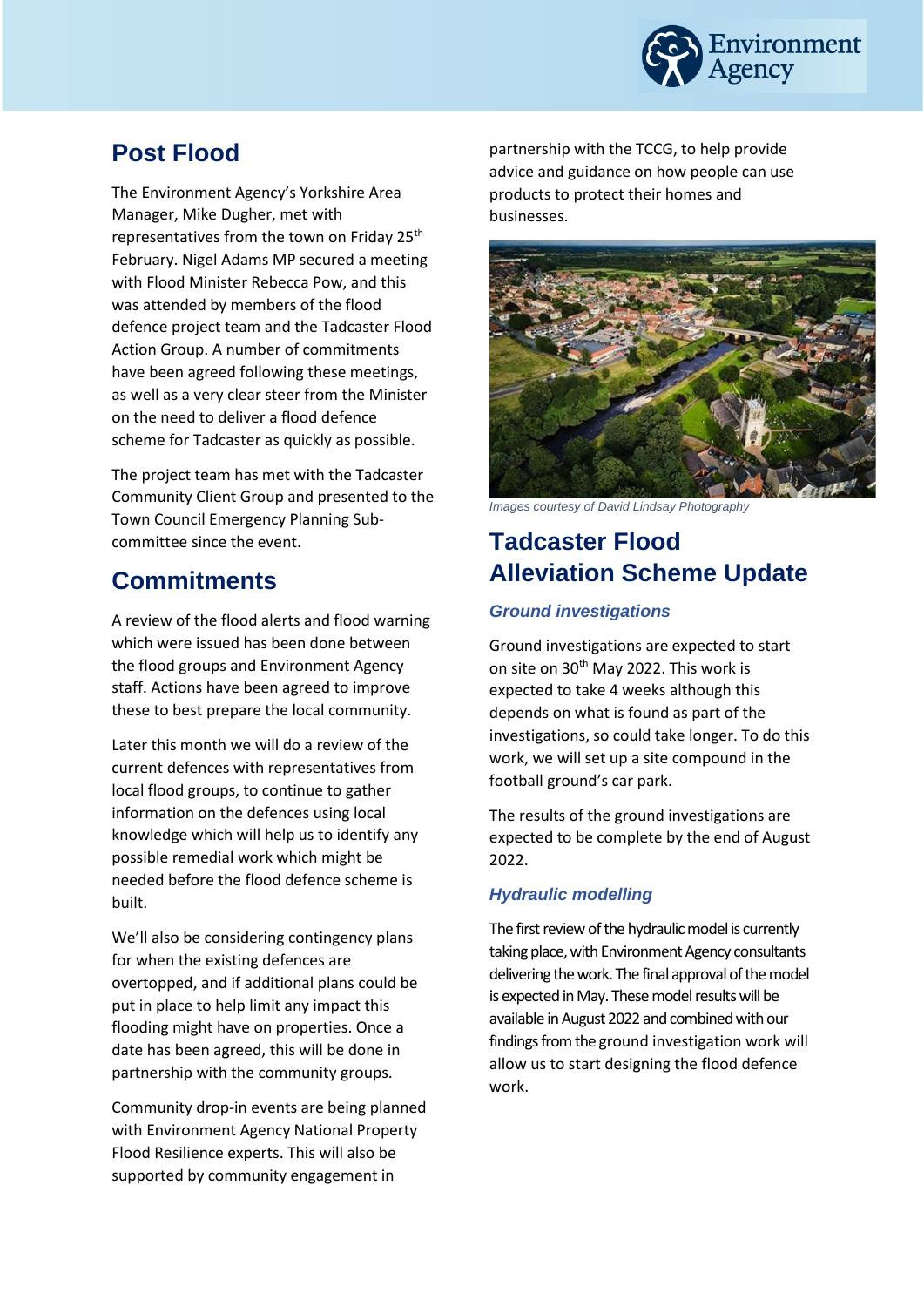

#### *When will construction start and finish?*

There is currently no change to the overall delivery dates. We are working to the following timescales:

- Outline Business Case/optioneering works completed 2023
- Construction due to start 2024
- Scheme completion 2026.

With the clear steer from the Minister and recognising the need to provide protection to the town as quickly as possible, a number of options for bringing the completion date forward to the project are being explored.

#### *New faces*

Our project team has two new faces from the Environment Agency; Karl Ickeringill joins the project as the new Project Manager and Nick Appleyard as the Senior User replacing Ed Hinton. We thank Ed for his hard work over the last few years.

#### *Working with the community*

We always aim to engage with local communities during the development of any scheme to ensure that we listen and learn from their views. Where possible, we also look to include features in the design of our schemes that enhance the natural environment or provide wider benefits, such as better access or improved facilities.

The primary focus is to provide the best possible standard of flood protection to Tadcaster, although we are really keen that the project delivers wider benefits. We are engaged with a number of groups and are exploring ideas which could be incorporated into the delivery phase. Please get in touch if you would like to get involved.

As covid-19 restrictions are easing, public engagement is becoming easier, and we are

starting to return to a degree of normality while still obeying the latest government advice. As such, regular meetings with Tadcaster Community Client Group will be organised throughout this year.

This group was set up to provide representation of the town's residents, businesses, landowners and key stakeholders.

We are working together so that the town has its voice heard, feels listened to and responded to. The group will also help to coordinate the dissemination and collation of information through their networks.

The Tadcaster Community Client Group (TCCG) is made up of:

- Tadcaster Town Council MP's Office
- Tadcaster Flood Action Group
- Tadcaster Flood Prevention Group
- Tadcaster Businesses
- Tadcaster Residents (East and West)
- **Tadcaster Medical Centre**
- Tadcaster Albion AFC
- Tadcaster Angling Association
- Tadcaster Historical Society
- Selby District Council
- North Yorkshire County Council
- Environment Agency



*Images courtesy of David Lindsay Photography*